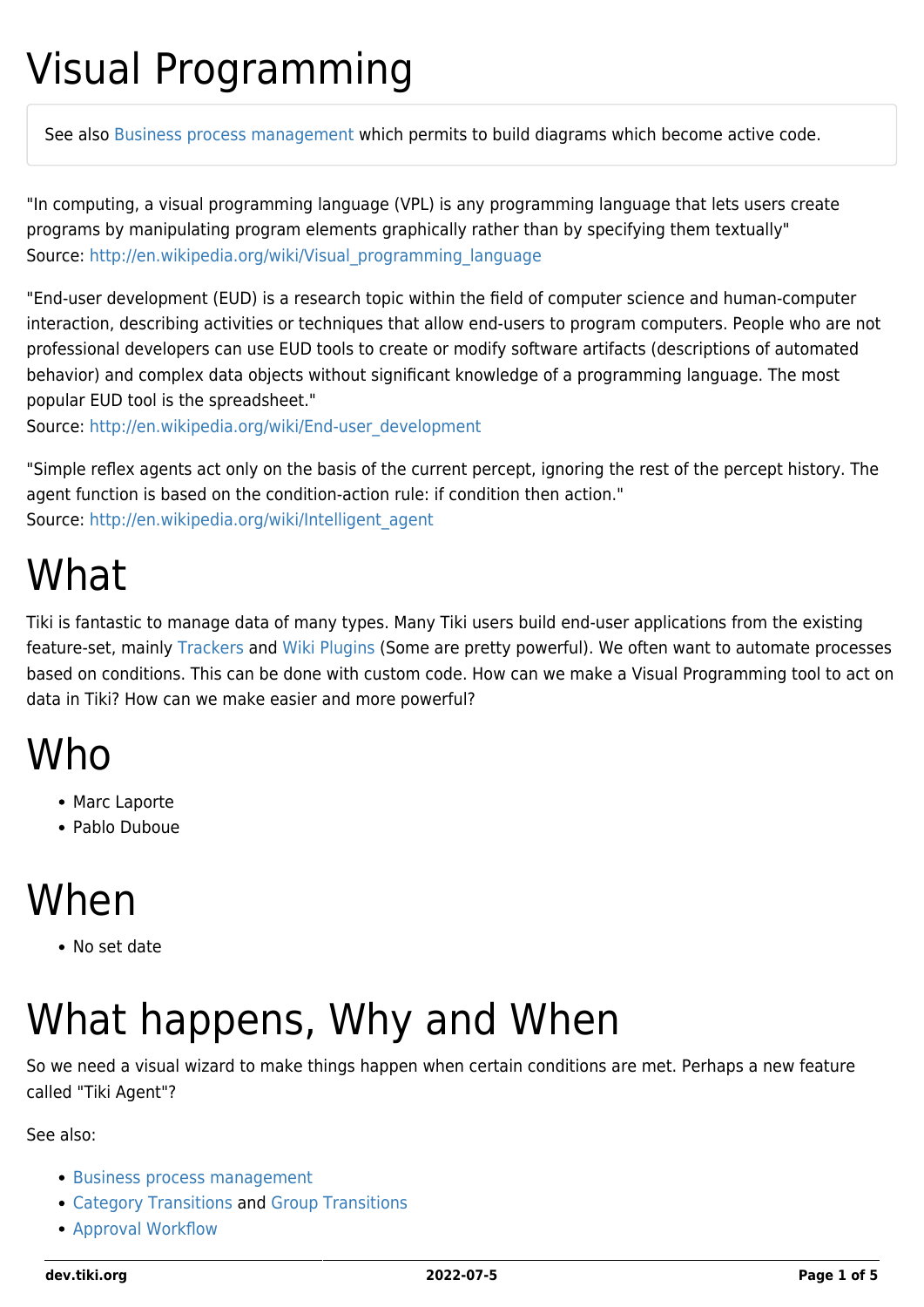#### What (The action)

- A pop up -> [PluginDialog](http://doc.tiki.org/PluginDialog)
- Send a [message](http://doc.tiki.org/message) or email to a user or group
- Generate a report
- Update a wiki page (append info X)
- Update value of a spreadsheet cell
- Update tracker item
- Send a [newsletter](https://dev.tiki.org/Newsletter)
- Send a [Notification](http://doc.tiki.org/Notification)
- Apply a [profile](http://doc.tiki.org/profile)
	- And given there are many profile handlers, a lot can be done:<http://profiles.tiki.org/Handlers>
- Add an item in the shopping cart
- Add an invoice
- Redirect to URL
- Play a video
- Open (execute) plugin listExecute page

### Why (what triggers it)

- A button is clicked
- Calculation / condition of Value of a spreadsheet cell [Advanced Rating,](http://doc.tiki.org/Advanced%20Rating) Value of tracker item field, etc.
	- $\circ$  If value of sheet1:A1>=4
	- Date and duration threshold is reached
- Email comes in, with certain info in it
- Page is visited
- A test fails in Tiki [Check](http://doc.tiki.org/Check)
- [Machine Learning](https://dev.tiki.org/Machine-Learning) or [Machine Learning for Email](https://dev.tiki.org/Machine-Learning-for-Email)

#### When

- Now
- In or every x minutes / days / weeks Cron job or Tiki Scheduler

### Related tools

#### **Huginn**

["Huginn is a system for building agents that perform automated tasks for you online. They can read the web,](https://github.com/cantino/huginn/blob/master/README.md) [watch for events, and take actions on your behalf. Huginn's Agents create and consume events, propagating](https://github.com/cantino/huginn/blob/master/README.md) [them along a directed event flow graph. Think of it as Yahoo! Pipes plus IFTTT on your own server. You always](https://github.com/cantino/huginn/blob/master/README.md) [know who has your data. You do."](https://github.com/cantino/huginn/blob/master/README.md)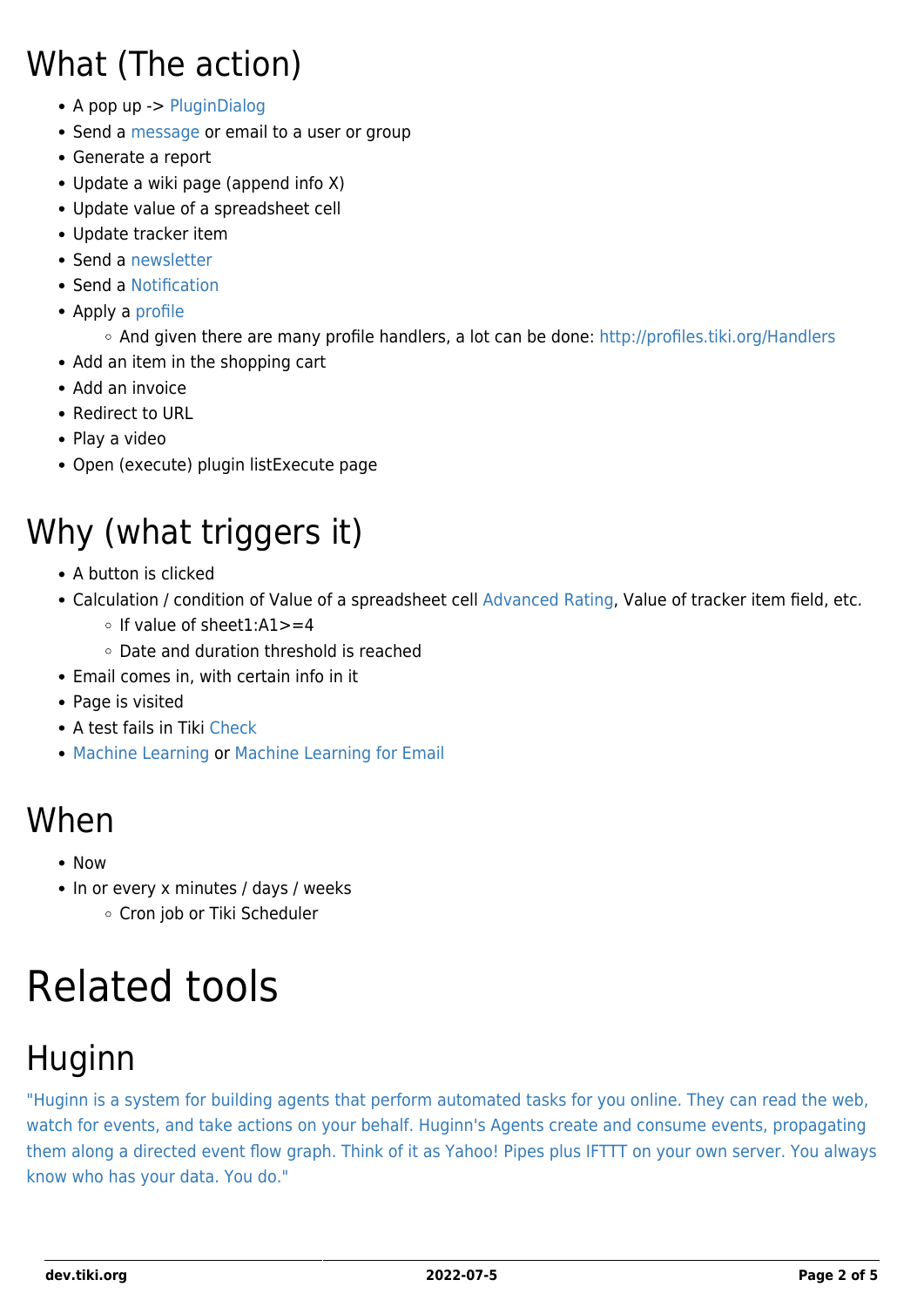### Exobrain

### Blockly

- <http://code.google.com/p/google-blockly/> **Very nice!**
	- <http://www.wired.com/wiredenterprise/2012/06/google-blockly/>
	- <http://developers.slashdot.org/story/12/06/12/183236/google-blockly-a-language-with-a-difference>
	- <https://code.google.com/p/blockly/wiki/Alternatives>

#### SNAP!

- <http://snap.berkeley.edu/>
	- <http://snap.berkeley.edu/snapsource/snap.html>

#### jsPlumb

### MIT App Inventor

[http://en.wikipedia.org/wiki/Google\\_App\\_Inventor](http://en.wikipedia.org/wiki/Google_App_Inventor)

#### Meemoo iframework

<http://meemoo.org/>

#### NoFlo

- [http://news.cnet.com/8301-11386\\_3-57602285-76/noflos-crowd-funding-effort-helps-coders-go-with-the-fl](http://news.cnet.com/8301-11386_3-57602285-76/noflos-crowd-funding-effort-helps-coders-go-with-the-flow/) [ow/](http://news.cnet.com/8301-11386_3-57602285-76/noflos-crowd-funding-effort-helps-coders-go-with-the-flow/)
- <http://meemoo.org/blog/2013-08-24-fbp-and-noflo/>

#### PhpFlo

PhpFlo is a simple flow-based programming implementation for PHP 5.3+. It is a PHP port of NoFlo.

#### LiveCode

<http://en.wikipedia.org/wiki/LiveCode> <https://www.kickstarter.com/projects/1755283828/open-source-edition-of-livecode>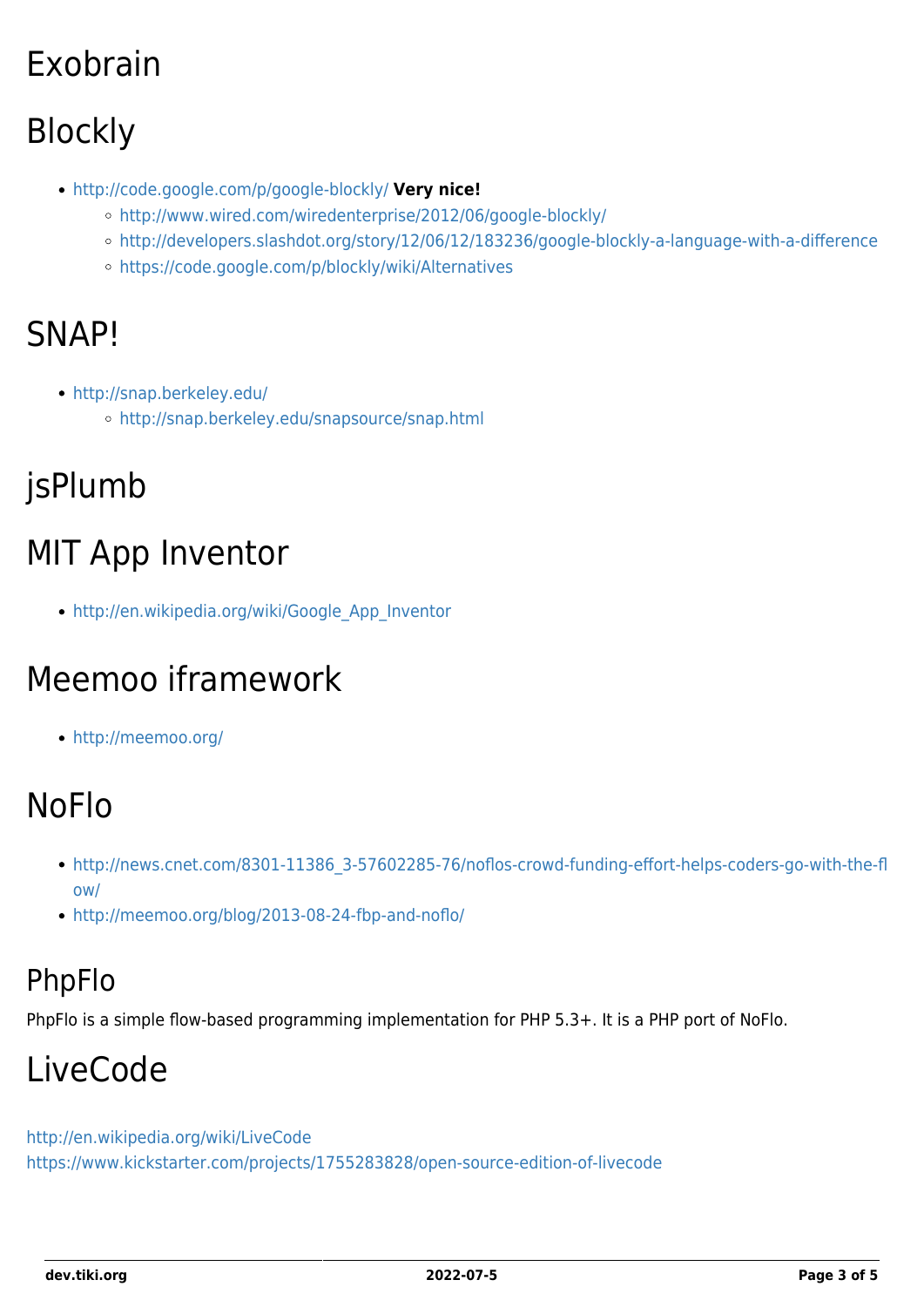# Related wiki pages

- [Business process management](https://dev.tiki.org/Business-process-management)
- [Wiki Syntax](https://dev.tiki.org/Wiki-Syntax)
- [Web-based source code editor](https://dev.tiki.org/Web-based-source-code-editor)
- [Data Visualization](https://dev.tiki.org/Data-Visualization)
- [PluginAppFrame](http://doc.tiki.org/PluginAppFrame)
- [PluginDialog](http://doc.tiki.org/PluginDialog)
- [PluginJS](http://doc.tiki.org/PluginJS) and [PluginJQ](http://doc.tiki.org/PluginJQ)
- [PluginListExecute](http://doc.tiki.org/PluginListExecute) -> perhaps the starting point?
- [Video Editor](https://dev.tiki.org/Video-Editor)
- [Report](https://dev.tiki.org/Report)
- [Decision](https://dev.tiki.org/Decision)
- [Game Development](https://dev.tiki.org/Game-Development)
- [Scraper](https://dev.tiki.org/Scraper)
- Make a non-linear animated story [Online Publishing House Nonlinear story telling](https://dev.tiki.org/Online-Publishing-House---Nonlinear-story-telling)

# Rapid prototyping

- <http://www.keycontent.org/Prototyping+and+Wireframing>
- <http://www.axure.com/>
- <http://www.invisionapp.com/>
- <http://www.hotgloo.com/>
- <http://confoo.ca/en/2013/session/death-to-wireframes-long-live-rapid-prototyping>

### Related links

- <http://worrydream.com/Tangle/>
- <http://elastalert.readthedocs.org/en/latest/elastalert.html#overview>
- [IVR Designer allows you to create advanced telephony systems with a simple drag-and-drop interface](http://www.ictdialer.org/content/ivr-designer)
- <http://pencil.evolus.vn/Features.html>
- <http://c2.com/cgi/wiki?GuiPrototypingTools>
- <http://blog.okfn.org/2012/03/09/from-cms-to-dms-c-is-for-content-d-is-for-data/>
- <http://www.dataprotocols.org/>
- [http://en.wikipedia.org/wiki/Scratch\\_programming\\_language](http://en.wikipedia.org/wiki/Scratch_programming_language)
- <http://www.khanacademy.org/cs/>
- <http://pantherprogramming.weebly.com/>
- [Mozilla and the Maker Spirit of Hypercard, ResEdit, and iMovie](http://www.benmoskowitz.com/?p=385)
- <http://phonegap.com/2011/12/15/building-mobile-apps-in-the-cloud-with-tiggr-and-phonegap/>
- <http://jsplumb.org/jquery/demo.html>
- <http://c2.com/cgi/wiki?MockupTiger>
	- <http://www.youtube.com/watch?v=nML7ma4w844>
- [http://webdesigneraid.com/top-3-free-wireframing-and-mockup-tools-lumzy-mockup-builder-and-tiggr-com](http://webdesigneraid.com/top-3-free-wireframing-and-mockup-tools-lumzy-mockup-builder-and-tiggr-compared-and-reviewed/) [pared-and-reviewed/](http://webdesigneraid.com/top-3-free-wireframing-and-mockup-tools-lumzy-mockup-builder-and-tiggr-compared-and-reviewed/) Tiggr uses [Apache Callback](https://dev.tiki.org/Apache-Callback)